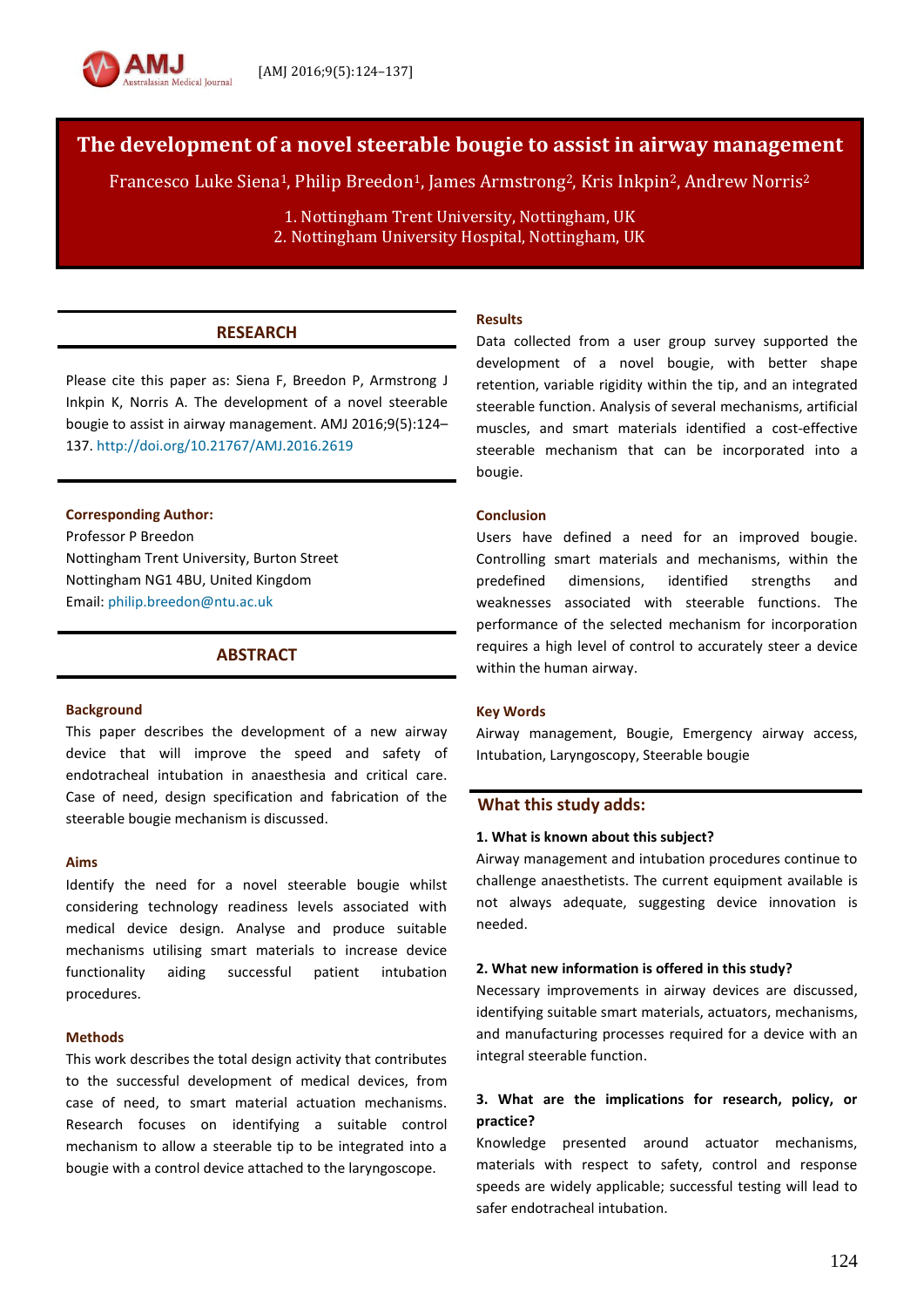

# **Background**

The current state of knowledge and practice is that complications with airway management procedures have been documented for many years, with serious consequences, including mortality.<sup>1</sup>

It is estimated that the total number of endotracheal intubations performed nationally per year in the UK is over one million. Difficult endotracheal intubation is an important part of overall difficulty with airway management. There is no one standard definition for a difficult airway, due to the numerous airway assessment and management techniques that exist and the complexities involved. Apfelbaum<sup>2</sup> defines the difficult airway as "the clinical situation in which a conventionally trained anaesthesiologist experiences difficulty with facemask ventilation of the upper airway, difficulty with tracheal intubation or both". The incidence of difficult intubation is between 3–18 per cent<sup>3</sup>. Complications associated with difficulty include hypoxemia, awareness, trauma to the airway, aspiration of gastric contents, cardiac arrest and death.

A recent national survey of major complications of airway management in the UK suggests that improvements can be made in practice, design and choice of equipment.<sup>4</sup>

Optimally designed equipment is just one facet of difficult airway management, but recent devices have been demonstrated to improve airway management success rates.<sup>5,6</sup>

Currently, there is a wide range of equipment on the market. Some devices are sophisticated and expensive such as videolaryngoscopes and fibreoptic scopes. Videolaryngoscopes, e.g., GlideScope**®**, Airtraq™ and C-MAC™, use a remote camera at the tip of the device to obtain an improved view of the larynx. Although this view is usually easy to obtain, manoeuvring the breathing tube to the correct position can prove challenging due to the acute angle at the base of the tongue "you see but you fail".<sup>7</sup>

In addition to the physical limitations of these devices there are significant costs associated. The Glidescope® for example requires an initial setup cost of 8050.00 GBP which includes the monitor, mounted trolley and smart cable with the disposable blades costing between 8.00–27.00 GBP. Other single use devices such as the Airtrag<sup>TM</sup> are 35.00– 45.00 GBP each, depending on their size.

In the most difficult cases, fibreoptic scopes are used. These steerable devices are expensive to buy and maintain, slow to set up and use in an emergency, and require a high degree of skill and experience to successfully operate.

The standard bougie by comparison is one of the most common intubation aids used in current practice. At Nottingham University Hospitals, approximately two thousand bougies a year are used; these are purchased at approximately 4.20 GBP per bougie compared to the Frova bougies which are approximately 11.00 GBP each. However, it is important to note that the original gum elastic bougies are still considered the gold standard device for use and cost 34.00 GBP each. The cheaper bougies available on the market perform poorly in comparison, and generate higher tip pressures.<sup>8</sup>

Bougies are long, flexible, relatively narrow, and have some intrinsic "memory". They can be shaped and used when the view is limited and direct placement of the endotracheal tube itself would be difficult. Following successful placement of a bougie, an endotracheal tube can be "railroaded" over the tube itself to secure the airway. The bougie's shape, however, cannot be adjusted while in the airway, so must be removed and reshaped if the orientation is not correct. The authors hypothesized that there was a gap in the currently available devices, between very simple bougies and the more sophisticated video and fibreoptic laryngoscopes.

We set out to determine whether firstly, there was a perceived need amongst clinicians for a mid-tier, steerable bougie, requiring minimal special training, as well as what features were required, and secondly, what options were available for construction of such a device.

### **Methods**

An on-line survey was created by the authors, using the Surveymonkey<sup>®</sup> website, to; establish a case of need, including, desired design improvements to current devices, and to inform the Product Design Specification (PDS). This was distributed to approximately 150 anaesthetists of all grades, at Nottingham University Hospital, UK. Our goal was to identify:

- 1. How commonly video laryngoscopy was used in their practice.
- 2. Type of video laryngoscopy device used.
- 3. Types of adjuncts used to aid intubation when using a video laryngoscope without a guided channel.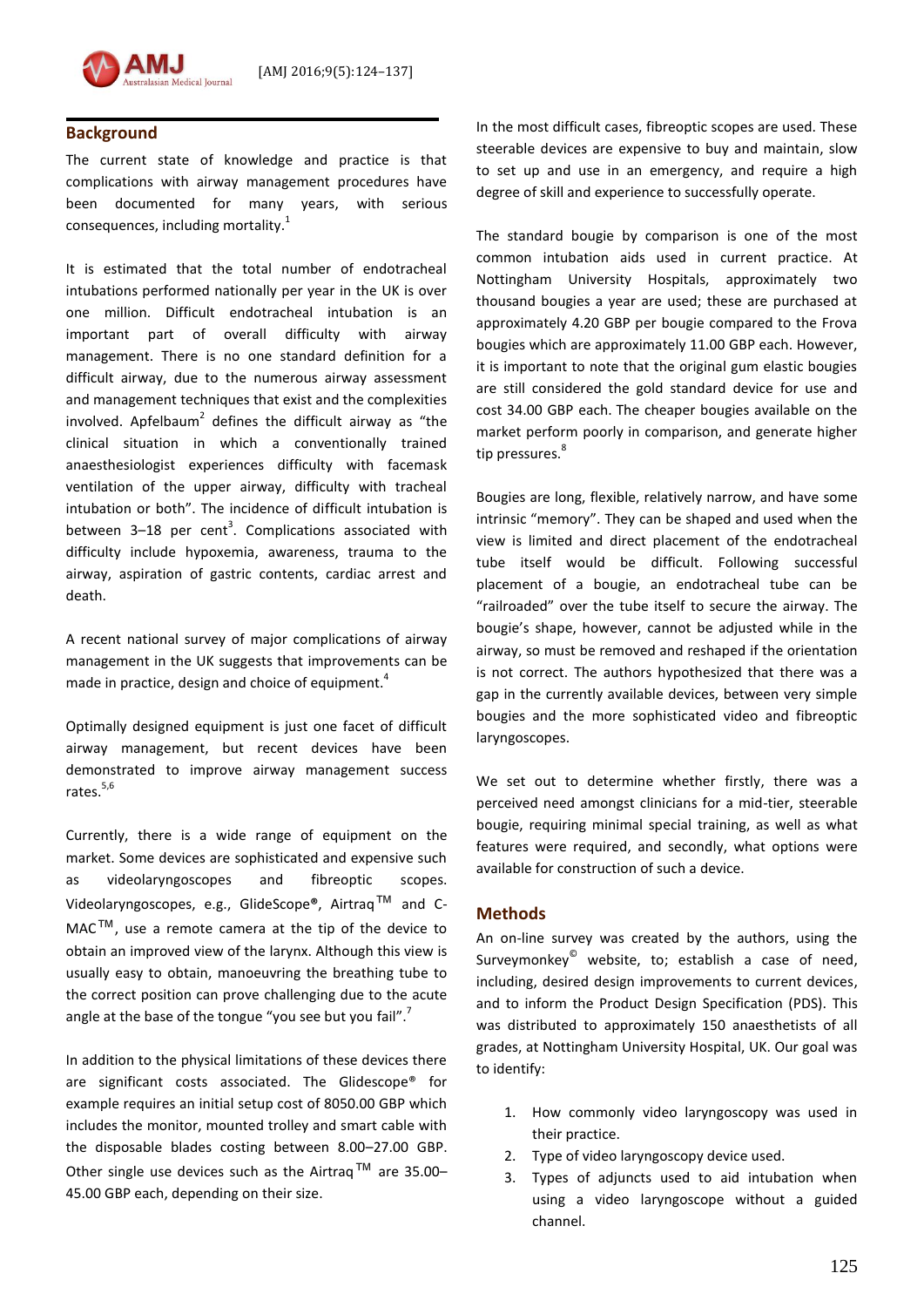

- 4. Experience of difficult or impossible intubation situations encountered despite having a good laryngoscope view and the prevalence of this situation.
- 5. Preferred new design features and increased functionality desired for a new device to assist successful intubation when using a video laryngoscope.

Understanding common practice and utilisation of equipment allows additional information to be considered based on the costs associated with anaesthetic procedures. A costings target can then be generated for a new device based on this data.

It is necessary to formulate a PDS to identify the design and manufacture needs of a product. Pugh<sup>9</sup> emphasises that a PDS is a dynamic document which requires updating as more information is presented within a project. This is encapsulated by Pugh as "the establishment and evolution of the product design specification (PDS), and its acting like a mantle enveloping the whole core activity".<sup>9</sup>

Predefining a design methodology mapped to the specification promotes an optimum total design activity, ensuring successful design and manufacture activities. Due to the experimental nature of medical device design research, the authors recognise that to ensure the successful design and manufacture of a medical device, a complete understanding of the device's specifications and limitations have to be determined through concept development, observational research conducted through existing device training and real life procedure observations.

A PDS acts as an evaluative tool that allows the necessary review points to be identified. However, as the research phase progresses and technical problems are encountered, new information is continually added.

It is also important to consider technology readiness levels (TRL's) during the planning and design of any new medical device. TRL's are a systematic metric/measurement system which allows the assessment of the maturity of technologies or concepts compared to the maturity between different types of technologies.<sup>10</sup> The research presented in this paper highlights the testing and selection of technologies considered for implementation into a new emergency airway device. Through initial concept development based on the PDS requirements set and mechanism testing, progression through TRL phases 1–3 as described by Mankins is expected to be demonstrated.<sup>10</sup>

Mankins<sup>11</sup> also discusses the effective use of technology readiness assessments (TRA's) as an assessment of the riskiness of any new development. As such, it is important to consider the performance objectives, technology readiness levels and research and development degree of difficulty. Combining TRL's, TRA's, PDS's and design methodologies together, this ensures that detailed design and manufacture phases are constantly monitored and reviewed to allow the optimum emergency airway device to be constructed.

In order to identify suitable materials and mechanisms to be integrated into any new device an initial material selection assessment was required based on the criteria presented within the initial design brief. The initial design brief stipulated that the steerable bougie should be a new steerable device capable of completing an intubation in thirty seconds, therefore increasing the speed of current intubation procedures. The new device should perform in a similar manner to the gold standard gum elastic bougie, but with increased steerable functionality within the 5mm diameter limitation of an adult bougie. The response time of the steerable function should be fast and positive with reaction and relaxation times of one second to ensure the device can utilised on patients who are either unconscious or unable to breathe on their own.

Based on these initial criteria a review of suitable materials for device integration required the identification of existing steerable mechanisms, this was conducted analysing their construction and material properties. The identification of suitable materials used in existing mechanisms ensured a material property analysis could be conducted using a material selection database (CES Granta Design<sup>©</sup>). Within this material selection process the performance objectives highlighted within design brief were critical to material selection considerations which included a cost versus performance analysis.

Additional performance analysis charts were analysed based on design requirements utilising material screening, however it was also important to consider the bougie geometric limitations and design constraints which affected the potential outcomes. The material selection process identified the need to further analyse shape memory alloys, shape memory polymers and artificial muscles as possible solutions.

#### **Shape Memory Alloys & Shape Memory Polymers**

Breedon and Vloeberghs $12$  described a small number of alloys which can undergo shape memory transformation.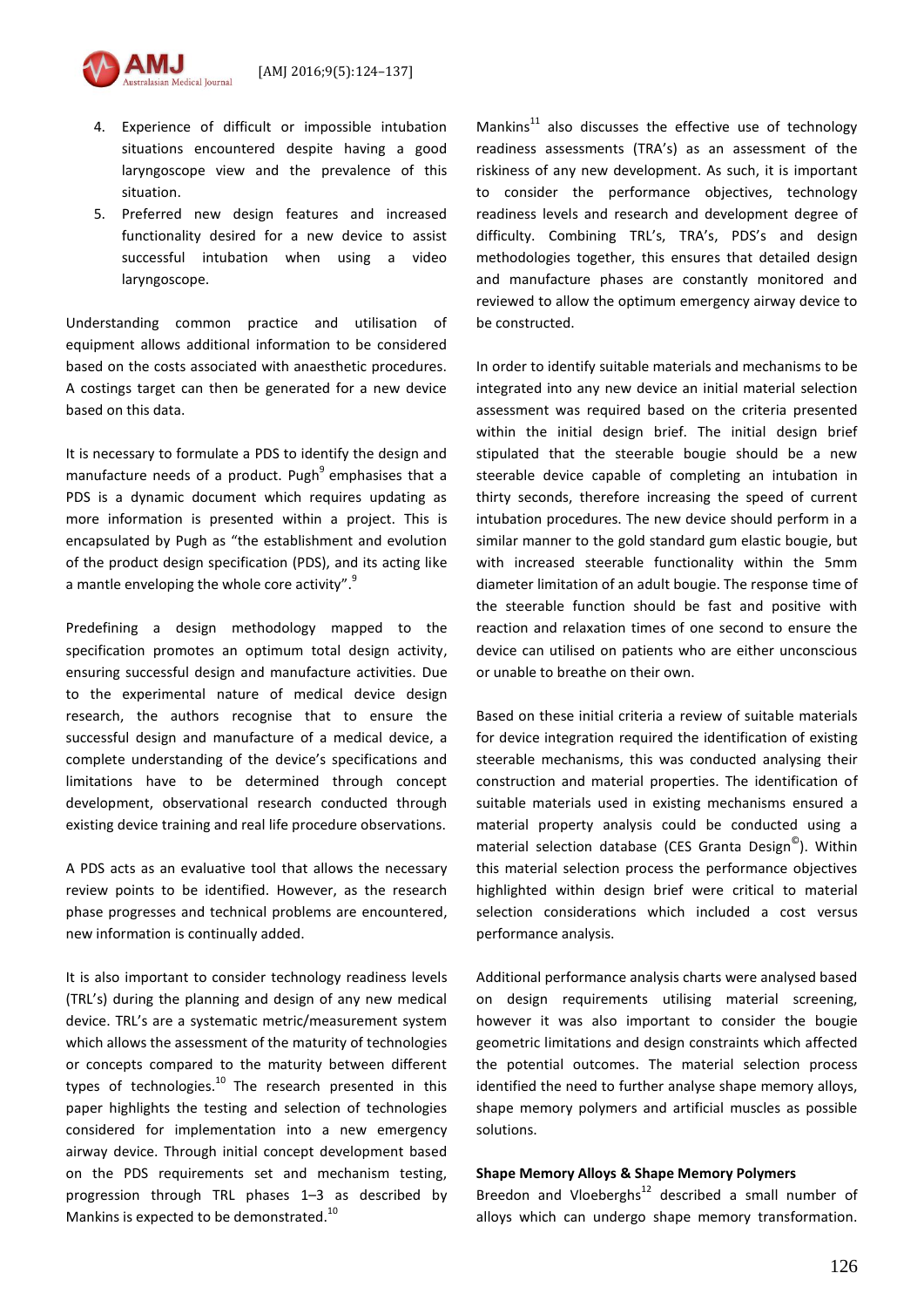

Shape memory alloys (SMAs) can be heated to remember a previously set shape before being deformed to simulate a pre-set movement. One of the most common shape memory alloys, Nickel Titanium (Nitinol), has been used in a variety of aerospace and medical applications, but the control of the material can be difficult.

When a shape memory alloy is in its martensitic phase, it can be deformed and reshaped, however when heated through the transitional temperatures the alloy will return to an austenite phase. During this transitional phase, the forces produced activate the pre-set movement, dependent on the pre-set characteristics. Nitinol can be found in a number of different forms, the most common being Nitinol wire, bar, and tubing, Flexinol® wire and NiTi Springs, these can be used differently to meet an application's need.

An alternative to shape memory alloys is shape memory polymers (SMPs); there are a greater number of SMPs available compared to SMAs. SMPs varying properties allow them to be used in several different applications. SMPs are stimuli responsive materials which change shape based on an external stimuli.<sup>13</sup> The most common stimulus used is a thermally induced reaction. SMPs can be stimulated using a variety of other stimuli; chemicals, pH, light or magnetic field, but the construction of the material defines the movements created and manipulated.<sup>14</sup> Perhaps the most common types of shape memory polymers used are Electroactive Polymers (EAPs), and these are readily available in electronic and ionic forms. Kim and Tadokoro<sup>13</sup> suggest that shape memory polymers now "enable new designs to be developed that are cost effective with small size and weights".

Any mechanism or material used to develop emergency airway access devices will have to operate within an extremely small working area. In order to manipulate an SMP in a similar way to the movements observed in existing emergency airway devices, alterations will need to be made in relation to the devices physical shape to allow for positioning of intubation tubes.

Manipulating the shape of a polymer will require an alteration of the polymer elastic properties. However, it is important to note that the stimuli, or source used to create a steerable tip movement, will need external activation from the body and must not cause any alterations to the physical status of the patient while inside the trachea. Considering this, the use of heat activated controllable materials may be unsuitable for device control. Temperatures of internal tissues cannot be altered,

therefore an electrical stimulus should be considered for this application.

#### **Low Cost Artificial Muscles & Applications**

Even though there are various artificial muscles available for use in a variety of applications, suitable applications within the medical field, especially within emergency airway devices, are extremely limited. There are several performance and efficiency issues associated with high powered artificial muscles. High cost, large stroke rate and high stress artificial muscles have been associated with a number of performance issues which have limited their application within this field, especially when used in portable devices. <sup>15</sup>

Some of the main issues linked to the use of artificial muscles in portable devices are due to the current state of battery technology and their documented limitations. These range from small battery size to power output ratios, battery disposal and recycling issues (some of which are detailed in the regulations set out by the Medicines & Healthcare Products Regulatory Agency (MHRA)). However, Haines et al.<sup>15</sup>, proves that it is now possible to create low cost artificial muscles using fishing line and sewing threads, which replicate the high cost powerful artificial muscles.

These low cost artificial muscles are capable of providing fast, scalable, non-hysteretic, long life tensile and torsional muscles which are capable of lifting loads over 100 times heavier than a human muscle if compared at the same length and weight.<sup>15</sup> These low cost artificial muscles can be manipulated in a similar manner to SMAs through electrical current or heat stimuli.

Suitable actuators and smart materials require testing to establish the timings and technical parameters required for integration into the steerable bougie. In particular, the device should be capable of moving the 50–60mm steerable tip within the pre-defined curvature control of 120 degrees (same plane) in a one second time frame. It's important to ensure that the forces involved in moving a steerable tip do not exceed potential tracheal damaging forces.

Testing was conducted on Nitinol/Flexinol® Wire, NiTi springs in combination with a pull wire and artificial muscles constructed from fishing line and sewing threads. Five hundred millimetre lengths were used due to material and manufacturing restrictions. These actuators and smart materials were controlled by an electrical or thermal stimulus, dependant on the underlying mechanism.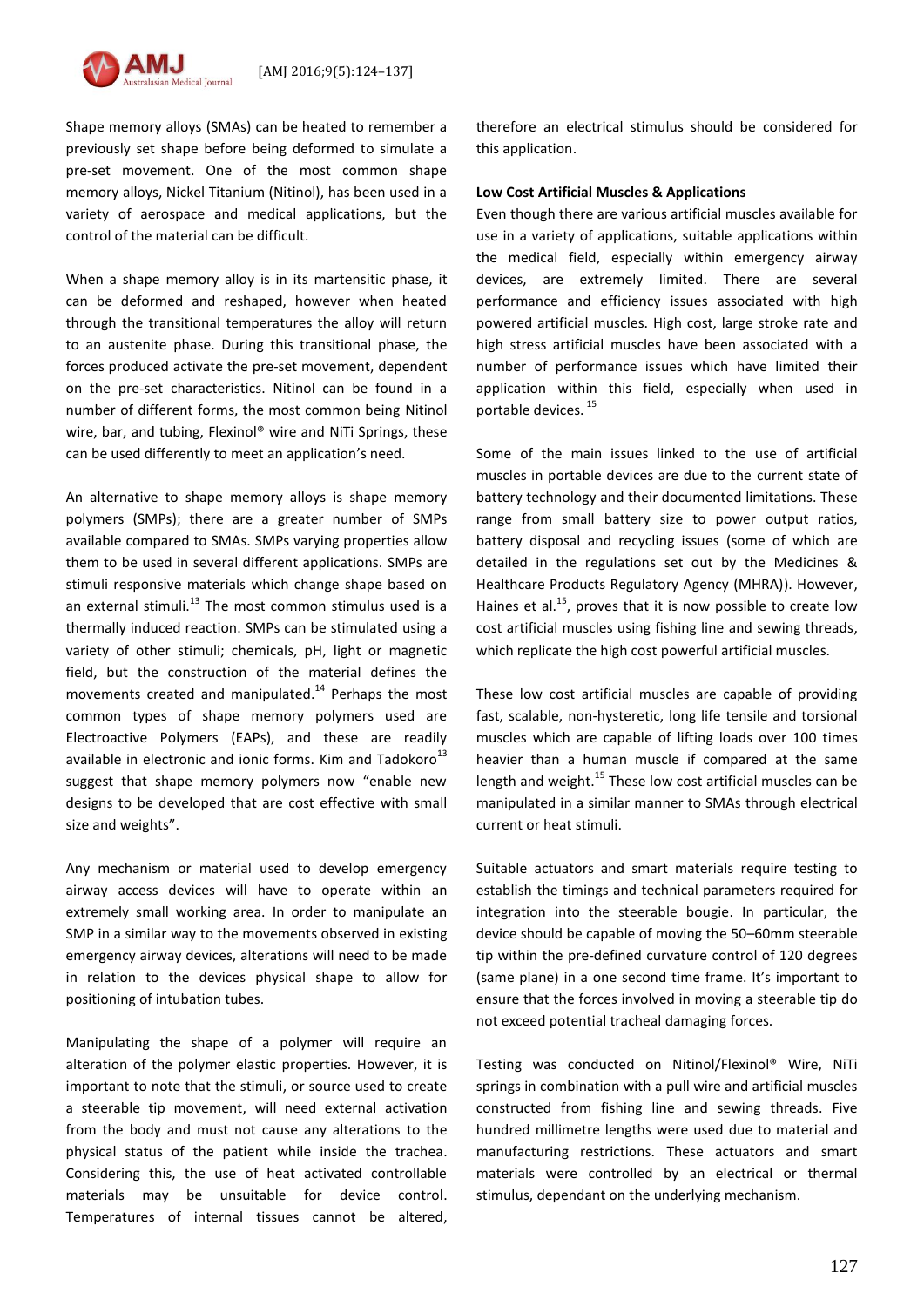Measurement of the actuator's movements in comparison to the reaction and relaxation times was observed by visual markers and time recordings. The aim being, to establish whether the mechanisms were capable of completing the several tip movements required within the predetermined time frame.

A comparison of the costings associated with these materials and the activation capabilities' considering potential design limitations was performed to ensure consistency with the PDS.

The manufacture of the fishing line and sewing thread muscles required the coiling of a longer length of thread suspended from a clamped motor. The line/thread was held tight at one end by a small weight. This encouraged the coiling process as described by Haines et al.<sup>15</sup> In order to produce fishing line and sewing thread muscles of 500mm length, up to two metres of line/thread was required.

To produce 700mm muscles, lengths exceeding 2.5m would be required. However manufacturing restrictions prevented this from occurring. In order to produce the desired pulling action, thermal contraction of the fishing line and sewing thread muscles is necessary. A heat gun was used to heat the muscle to generate the contraction/pulling forces. The heat applied had to be no greater than 240 $^{\circ}$ C otherwise the reversible thermal contraction will be abolished.<sup>15</sup>

### **Results**

The on-line survey was completed by 52 anaesthetists as shown in Figure 1. Representing a>30 per cent response rate. The majority (83 per cent) were senior trainees with over four years specialty experience or consultants. Figure 2 suggests that ninety two per cent used video laryngoscopy within their practice, and the majority of respondents were familiar with devices both with and without a guided channel. Respondents reported a range of adjuncts used with the video-laryngoscopes to aid endotracheal intubation, as shown in Figure 3. Despite this, 75 per cent of anaesthetists still reported being familiar with the situation whereby despite having a good view they were unable to intubate, with a third of respondents indicating this was a common finding; this is in keeping with the findings by Nielsen.<sup>16</sup>

Figure 4 presents participants results when asked what new properties would be desirable for a new bougie. There was a common theme related to improved tip flexibility and control. The results supported the argument for an improved bougie, particularly in connection with the use of video laryngoscopes, and in particular that there is professional interest in a steerable function.

Combining the information collated from the survey results, the mechanism and material review, and the original project design brief, a detailed Product Design Specification (PDS) has been produced. The key issues associated with current equipment used for difficult intubation were identified and used to inform the PDS, particularly relating to identification of suitable materials, mechanisms and smart actuation systems relevant to the design and manufacture of a steerable bougie. A shortened version of the PDS detailing the key criteria is presented below:

### **Performance**

- 1. The steerable bougie must add additional steerable functionality to the standard bougies.
- 2. Increase the ease of endotracheal intubation (reducing hypoxemic events).
- 3. Be capable of functioning as a standard bougie, with easy activation of its steerable function, insitu in the airway if required.
- 4. Connection of the controller to the steerable bougie requires an accurate and quick fix connection to enable single-handed operation, therefore removing the need to pre-load endotracheal tubes.
- 5. The steerable bougie requires accurate tip curvature control of 120 degrees in one plane.
- 6. The steerable mechanism must provide a positive movement with reaction and relaxation times of one second without exceeding tracheal damaging forces.
- 7. The procedure should take no longer than 30 seconds, therefore providing sufficient time for multiple intubation attempts (if required) and reducing the possible need for surgical airway access procedures (i.e., cricothyroidotomy).
- 8. The device must function in conjunction with standard laryngoscopy equipment currently utilised in practice, a compatible control grip will be attached to the laryngoscope.

# **Size**

- 1. The bougie length should be a total of 700mm long including a 50–60mm steerable tip.
- 2. The bougie shaft diameter should be no greater than 5mm and retain or improve bougie memory retention.
- 3. The detachable power connector located at the base of the bougie shaft should be no greater than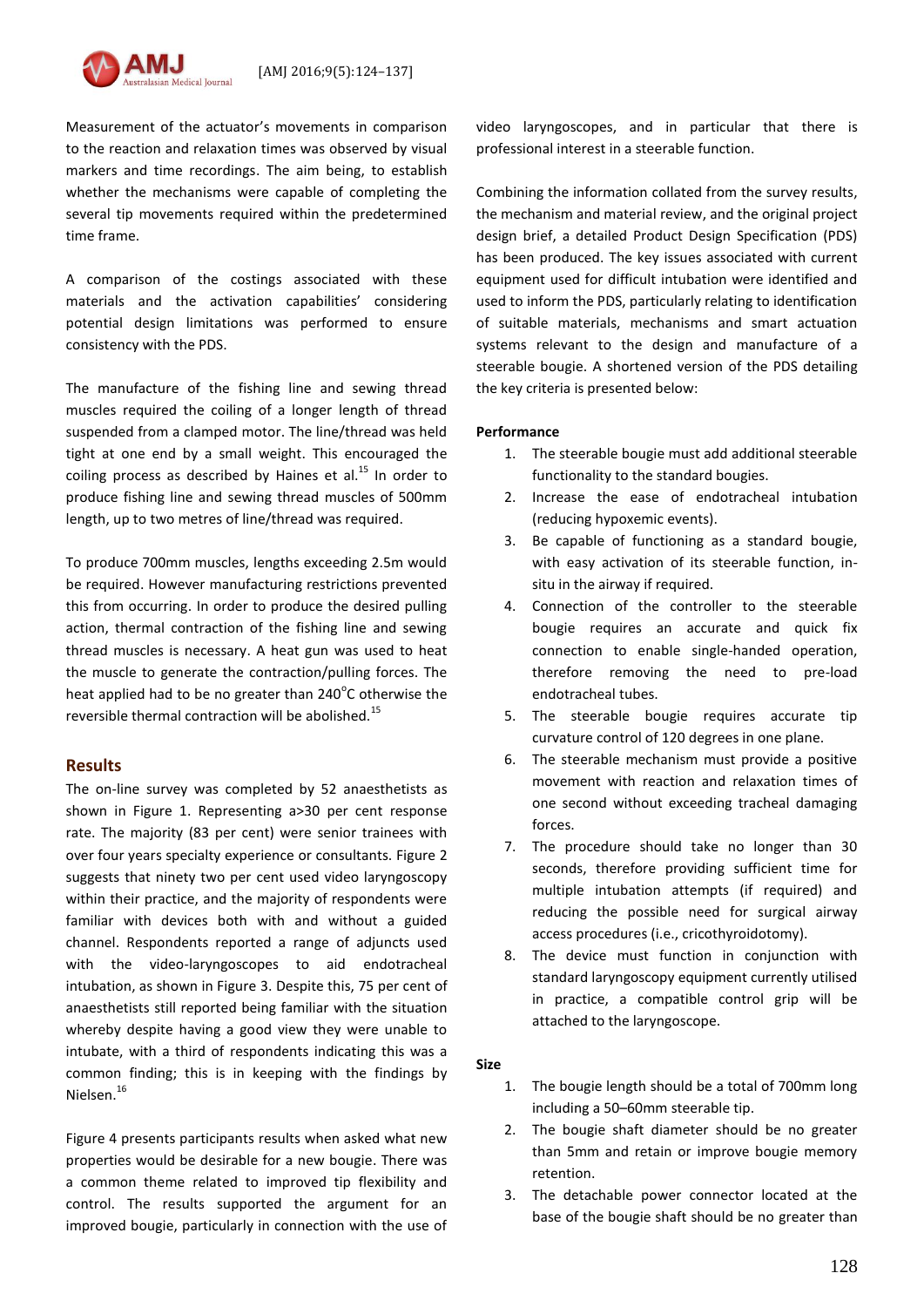6.5mm in diameter and be of a suitable weight that will not hinder or impede the intubation procedure.

sian Medical Iournal

### **Product Cost**

1. The targeted price range for the steerable bougie is 25–30 GBP.

# **Environment**

- 1. The steerable bougie is to be used in direct contact with patient airways.
- 2. The steerable bougie is to be used by anaesthetists, intensive care and emergency room physicians during endotracheal intubation.
- 3. Selected materials must be safe to use during device operation whilst inside the human body, without causing a reaction to human tissue.
- 4. The human body normal temperature (37 degrees) must not affect device performance and material manipulation.

# **Maintenance**

- 1. The device must have minimal or zero maintenance other than battery maintenance and sterilisation procedures.
- 2. The steerable bougie component is to be designed and used for a single operation and disposed after detachment from the reusable control grip. The disposal of components must comply with Health & Safety legislation, European Union Directives and Waste Electrical and Electronic Equipment (WEEE) legislation.
- 3. A battery indicator must be incorporated to ensure the notification of device inactivity.
- 4. The steerable bougie component must be capable of constant operation for a period of ten minutes with a maximum of forty moves per operation with a mean average of 25 moves ±20 per cent.

### **Ergonomics**

- 1. The device should be suitable for single hand operation and the grip must be capable of being easily detached from the steerable bougie midoperation.
- 2. The device should be optimised for use by both male and female adults, considering the 5th and 95th percentile hand dimension statistics available for design analysis.
- 3. The device should be easy to pass between operators during device operation and intubation procedures.

4. The controls should be intuitive and easy to operate with a single thumb also considering hand dimensions.

### **Safety**

- 1. The steerable bougie must reduce the need of surgical airway access and improve the safety of standard bougie related procedures using existing emergency airway access devices.
- 2. The device must conform to the necessary medical safety guidelines and regulations; consideration must be made to Medical Device Directive 93/42/EEC.
- 3. The materials used for construction must minimise the chance of damage to airway soft tissues.
- 4. The forces generated by activation of the device must not be capable of damaging airway tissue.

# **Legislation**

- 1. For successful operative integration, the device must adhere to the applicable medical regulations and pass clinical trials, providing proof of increased usability and safety in comparison to existing devices available on the market.
- 2. All materials and systems incorporated require the necessary medical approval and must conform to the appropriate medical legislation, i.e., Medical Device Directive 93/42/EEC, CE Mark Legislation and MHRA Medicines and Medical Device Regulations.

Considering the projects design brief and PDS, testing completed has identified a suitable mechanism for integration into the steerable bougie. This was conducted by testing the contraction and relaxation timings of artificial muscles through observational recordings utilising physical markers. These recordings were monitored based on the timings associated with the movements presented within the pre-set measured markers once the artificial muscle is activated. The movement of physical markers was monitored against a pre-measured rig, this allowed data to be collected based on the results of pulling actions. Initial pre-testing of artificial muscles suggested that reducing the total length by 2.8–3 per cent, would provide enough contraction to steer a bougie tip, therefore these measurements defined the location of the measurement markers. All of the materials and mechanism tests were conducted on 500mm muscle lengths.

Table 1 presents the data collected for the fishing line and sewing thread artificial muscles, along with data collected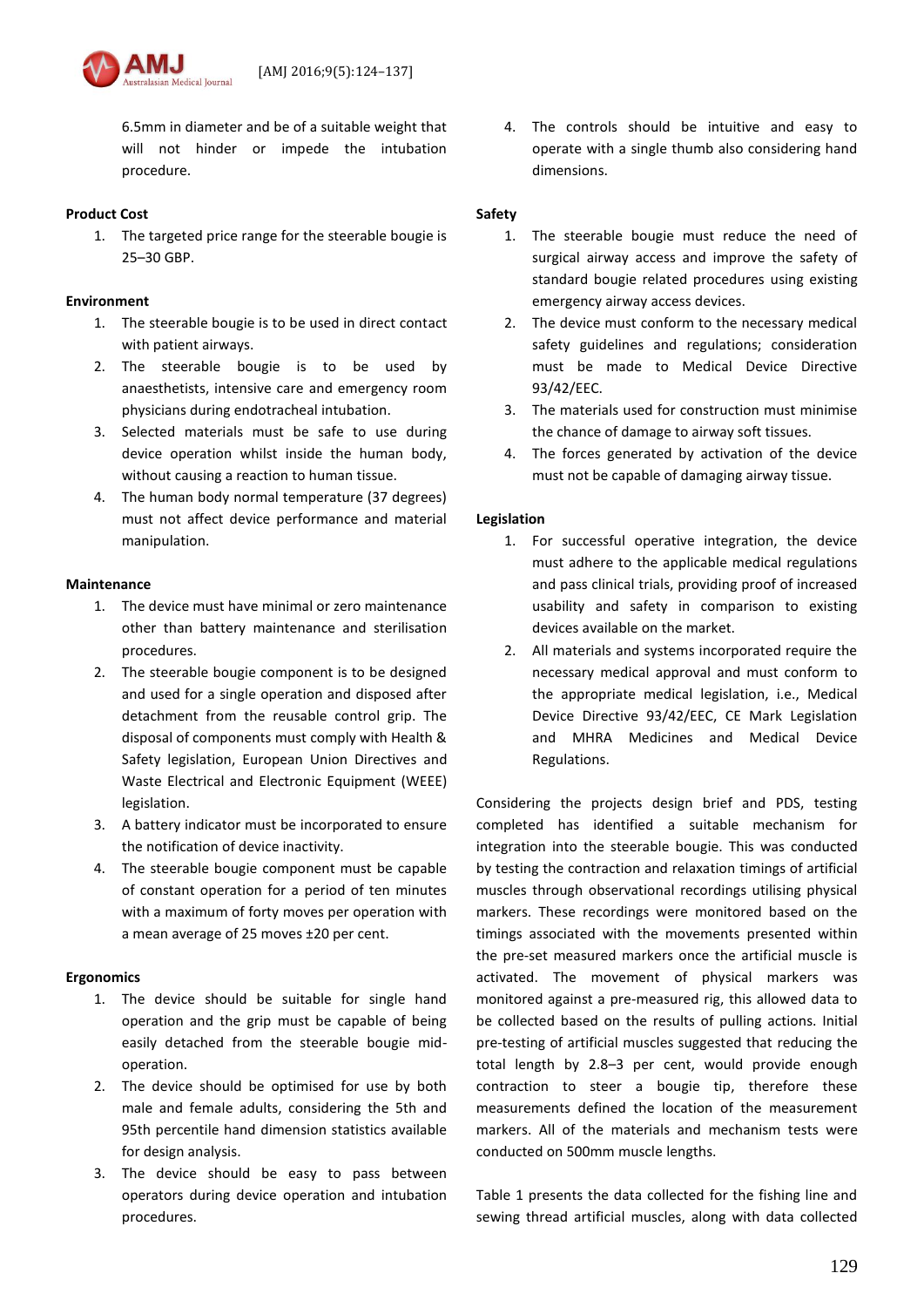

from a Flexinol® wire setup and a constructed NiTi spring and pull wire mechanism. The PDS states a maximum mechanism reaction time of one second.

The results presented in Table 1 identify Flexinol® muscle wire as the most efficient and suitable mechanism for use (based on reaction times). Even though Flexinol® is the most expensive solution, this comfortably sits within the approved costings project plan. To ensure the reaction times of the Flexinol® wire are suitable for standard bougie lengths of 700mm, testing has been completed comparing the reaction times of 500mm and 700mm lengths.

Table 2 presents test data collected comparing the reactions times of 500mm and 700mm lengths of 150μm Flexinol® wire. Immediately it is noticeable that the reaction times are longer for the 700mm length compared to the 500mm length in order to generate the 2.8–3 per cent reduction in length. However a mean reaction time of 0.763 seconds was found and this still fits comfortably within the set requirements highlighted in the PDS.

# **Discussion**

This work investigated the case of need for a new difficult airway device that could increase the safety and efficacy of endotracheal intubation without significantly changing the required training or costs. Our survey results clearly confirmed the presence of a concern amongst anaesthetists and intensivists in clinical practice around use of video laryngoscopes with conventional bougies. The data also suggested interest in steerable functionality. Although our user survey involved a relatively small sample of around 150 clinicians with a response rate of ~30 per cent, this was a highly representative group. The survey produced clear trends consistent with existing published concerns (particularly in relation to angled blade video laryngoscopes), and we believe the results supported the case for a steerable bougie. $^{17}$ 

The data presented in Table 1 identifies a superior smart material (Flexinol® Wire 150μm), which should be incorporated into the steerable bougie. The NiTi spring and pull wire mechanism is not suitable as this presents a mean reaction time of 6.76 seconds to replicate the 2.8–3 per cent reduction in length.

The fishing line muscles manufactured from clear monofilament 4lb fishing line, did not meet the PDS requirements due to a mean reaction time of 3.06 seconds. The clear monofilament 6lb fishing line and the nylon monofilament sewing thread presented quicker reactions times, (mean reactions times of 1.966 and 1.933 seconds), but this too is outside the PDS requirements. The 150μm Flexinol® wire presented a mean reaction time of 0.463 seconds, and was superior to all of the other mechanisms trialled and was the only material to fit comfortably within the requirements.

However, with the requirements set for a 700mm bougie, the analysis of the reaction times of a 700mm length of 150μm Flexinol® wire was required to ensure that suitable reaction times can be generated in order to create the necessary 2.8–3 per cent reduction in length. The Flexinol® wire is the most expensive actuator to purchase per metre, however if the device is mass-produced, this will significantly reduce the cost of purchase. Based on its current price and considering the total price point for the steerable bougie as highlighted in the main PDS, Flexinol® wire does not exceed the initial costing plans and can be affordably integrated into the device.

Following testing, the Flexinol® wire control mechanism appeared the best choice for inclusion; however, there are multiple different grades of Flexinol® available with different control parameters. Further investigation is necessary to ensure the optimum grade is identified. One of the concerns with the use of Flexinol® is its vulnerability to failure if the parameters are not carefully controlled. The integration of a pulse width modulation system to help control these parameters is desirable, therefore reducing hysteresis. Similar expectations were highlighted and achieved by Breedon and Vloeberghs when integrating Nitinol wire into facial nerve paralysis systems. $^{12}$ 

The use of Nitinol has been extensively documented since its initial integration into medical devices and it is actively used in a wide variety of different applications, most commonly with vascular stents. The use of SMAs in medical devices is likely to increase as new devices are designed and manufactured, however, SMAs do have some significant drawbacks described by Morgan and Broadley.<sup>18</sup> These specifically relate to increased brittleness displayed after a period of use, and the required power consumption. The steerable component of our proposed system is single use, therefore, repeatability and over use of the mechanism will not be an issue.

As with all new medical devices, uptake and effective use is a key issue when hoping to penetrate the medical device market. For the steerable bougie to be successful, a clear increase in procedure speed is required. It is also hoped that a reduction in required training compared to alternatives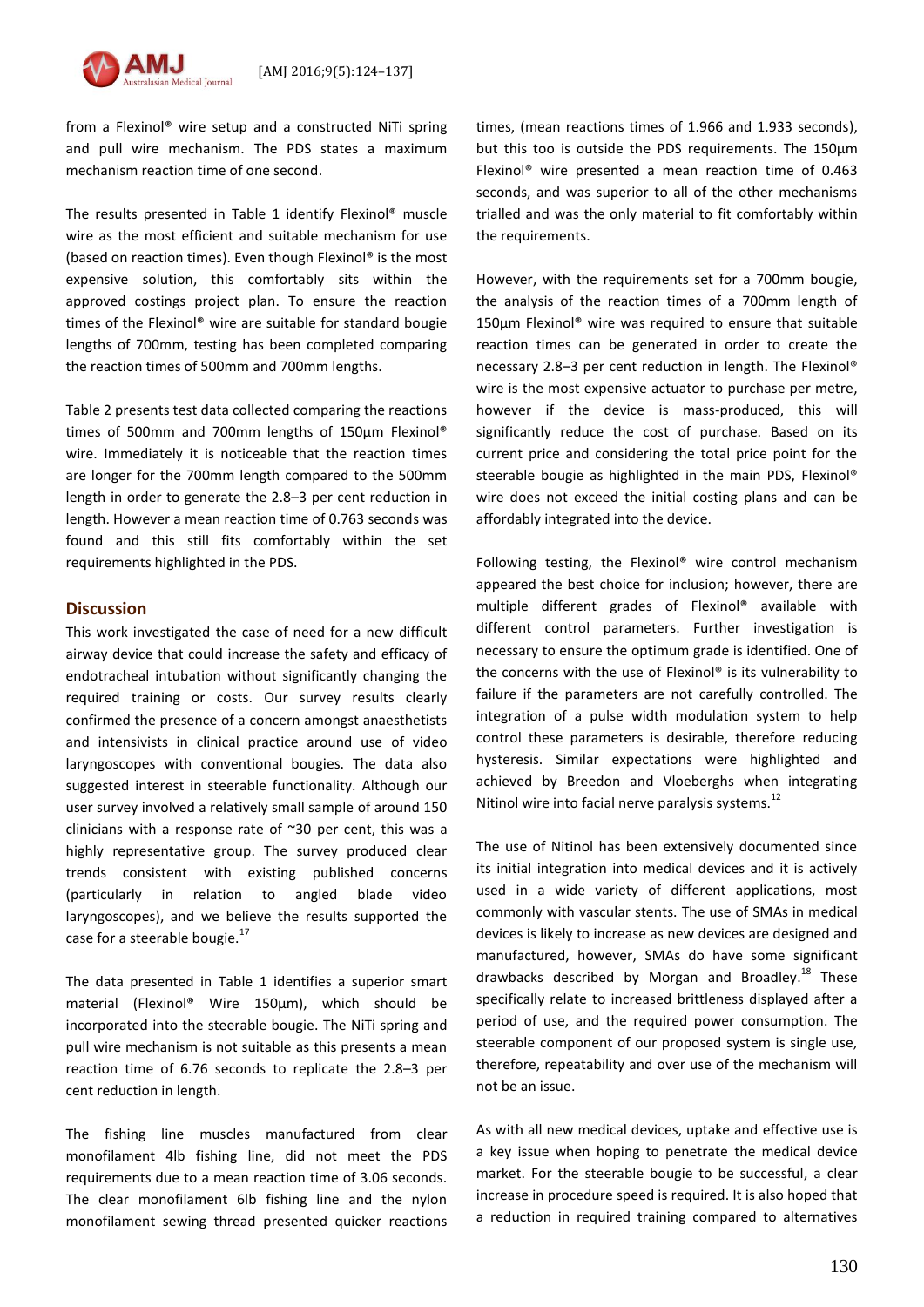and increased skill retention can be demonstrated. Device uptake relies not only on evidence of efficacy but also effective marketing and distribution. Uptake in the UK and the NHS can potentially be encouraged by creating an evidence file for the NICE (National Institute for Health and Clinical Excellence) device appraisal route.

Further testing is required for bougie construction utilising a variety of medical grade materials, in combination with the identified mechanism. Ensuring the mechanism's integrity during manufacturing process will be critical, especially due to the delicate nature of the Flexinol®. Initial proof of concept models have now been completed, and the subsequent sequential manufacturing plans have been produced. Trials will be required to ensure that manufacturing processes can be completed economically and in line with current medical regulations and legislation.

Airway perforation and tissue damage is always a risk with bougies. Previous studies have recorded forces as low as 0.8N causing injury, and this is a significant design challenge.<sup>19</sup> It is hoped that by increasing the functionality and improving the shape retention, the forces exhibited will reduce and therefore improve the safety profile.

The results provide a firm foundation for the next TRL stages. Currently suitable bench trials are being designed with clinical and ergonomics partners to assess the device's performance in comparison to existing devices. These trials will have several key endpoints including task acquisition and skill retention, tissue injury, ease of use and physician satisfaction.

# **Conclusion and Further Development**

The initial research has identified a case of need as well as the short-comings of existing devices. Design and manufacturing criteria have been generated and will be implemented during the next phases.

Work is currently being conducted with the Medical Engineering Unit at Queens Medical Centre, Nottingham, in order to develop the steerable bougie. Following construction of new prototypes, initial testing on manikins and suitable test rigs will be required; the force data collected can be compared to existing literature related to forces exerted on bougie tips similar to the studies completed by Hodzovic, Wilkes and Latto.<sup>20-21</sup>

# **References**

1. Gannon K. Mortality associated with anaesthesia. Anaesthesia. 1991;46(11):962–966.

- 2. Apfelbaum JL, Hagberg CA, Caplan RA, et al. Practice guidelines for management of the difficult airway: an updated report by the American Society of Anesthesiologists Task Force on Management of the Difficult Airway. Anesthesiology. 2013 Feb;118(2):251– 270.
- 3. Ambrose C, Taylor M. Tracheal intubation. Anaesthesia & Intensive Care Medicine. 2004 9/1;5(9):286–288.
- 4. Cook TM, Woodall N, Frerk C, et al. Major complications of airway management in the UK: results of the Fourth National Audit Project of the Royal College of Anaesthetists and the Difficult Airway Society. Part 1: anaesthesia. Br J Anaesth. 2011 May;106(5):617–631.
- 5. Su YC, Chen CC, Lee YK, et al. Comparison of video laryngoscopes with direct laryngoscopy for tracheal intubation: a meta-analysis of randomised trials. European Journal of Anaesthesiology (EJA). 2011 Nov 1;28(11):788–795.
- 6. Griesdale DE, Liu D, McKinney J, et al. Glidescope® video-laryngoscopy versus direct laryngoscopy for endotracheal intubation: a systematic review and metaanalysis. Canadian Journal of Anesthesia/Journal canadien d'anesthésie. 2012 Jan 1;59(1):41–52.
- 7. Norris A, Heidegger T. Limitations of Videolaryngoscopy Br J Anaes doi. 10.1093/bja/aew122 *in press*.
- 8. Marshall S, Pandit J. Radical evolution: the 2015 Difficult Airway Society guidelines for managing unanticipated difficult or failed tracheal intubation. Anaesthesia. 2016;71(2):131–137.
- 9. Pugh S, Total Design, Integrated Methods for Successful Product Engineering, 1990, Prentice Hall. Complete book.
- 10. Mankins JC. Technology readiness levels. White Paper, April 1995;6.
- 11. Mankins JC. Technology readiness assessments: A retrospective. Acta Astronaut. 2009;65(9–10):1216– 1223.
- 12. Breedon P, Vloeberghs M. Application of Shape Memory Alloys in Facial Nerve Paralysis. Australasian Medical Journal 2010;2(11).
- 13. Kim KJ, Tadokoro S. Electroactive polymers for robotic applications. Artificial Muscles and Sensors (291 p.), Springer: London, United Kingdom 2007:1–37.
- 14. Hu J. Shape memory polymers and textiles. Elsevier; 200: 1–25.
- 15. Haines CS, Lima MD, Li N, et al. Artificial muscles from fishing line and sewing thread. Science. 2014 Feb 21;343(6173):868–872.
- 16. [Nielsen](http://www.ncbi.nlm.nih.gov/pubmed/?term=Nielsen%20AA%255Bauth%255D) A, [Hope](http://www.ncbi.nlm.nih.gov/pubmed/?term=Hope%20CB%255Bauth%255D) C, Bair A. GlideScope Videolaryngoscopy in the Simulated Difficult Airway: Bougie vs Standard Stylet. Western Journal of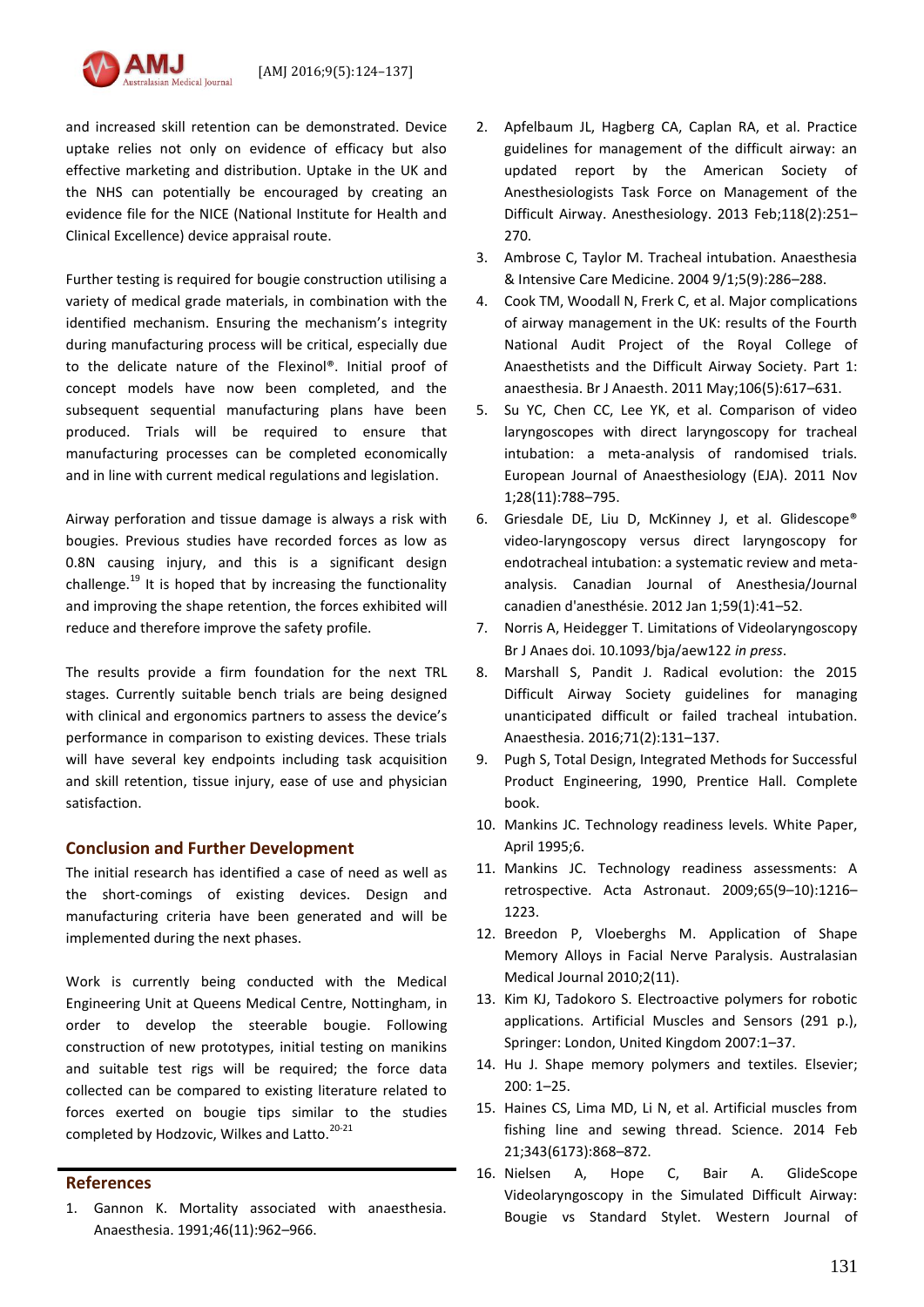

Emergency Medicine. December 2010; 11(5):426–431.

- 17. Chemsian RV, Bhananker S, Ramaiah R. Video laryngoscopy. International journal of critical illness and injury science. 2014 Jan;4(1):35. Available from: <http://doi.org/10.4103/2229-5151.128011> [Accessed 12th April 2016].
- 18. Morgan N, Broadley M. Taking the art out of smart!- Forming processes and durability issues for the application of NiTi shape memory alloys in medical devices. Proceedings for the Materials and Processes for Medical Devices Coference, Anaheim, CA 2004:247– 252.
- 19. Marson B, Anderson E, Wilkes A, et al. Bougie‐related airway trauma: dangers of the hold‐up sign. Anaesthesia. 2014;69(3):219–223.
- 20. Hodzovic I, Wilkes AR, Latto IP. Bougie-assisted difficult airway management in a manikin ? the effect of position held on placement and force exerted by the tip\*. Anaesthesia. 2004;59(1):38–43.
- 21. Hodzovic I, Wilkes AR, Latto IP. To shape or not to shape? Simulated bougie-assisted difficult intubation in a manikin\*. Anaesthesia. 2003;58(8):792–797.

# **ACKNOWLEDGEMENTS**

The authors would like to gratefully acknowledge the contributions made by Alex Hughes, MSc Smart Design, Nottingham Trent University, UK, 2012.

### **PEER REVIEW**

Not commissioned. Externally peer reviewed.

# **CONFLICTS OF INTEREST**

The authors declare that they have no competing interests.

### **FUNDING**

Mr F.L.Siena is a funded PhD student at Nottingham Trent University by a Vice Chancellors PhD Bursary. The development of a novel steerable bougie is now also supported by a successful Nottingham University Hospitals Charity and NUH Department of Research and Development Pump Priming grant which is solely being used for product development and manufacturing.

# **ETHICS COMMITTEE APPROVAL**

Not considered to be required at this stage.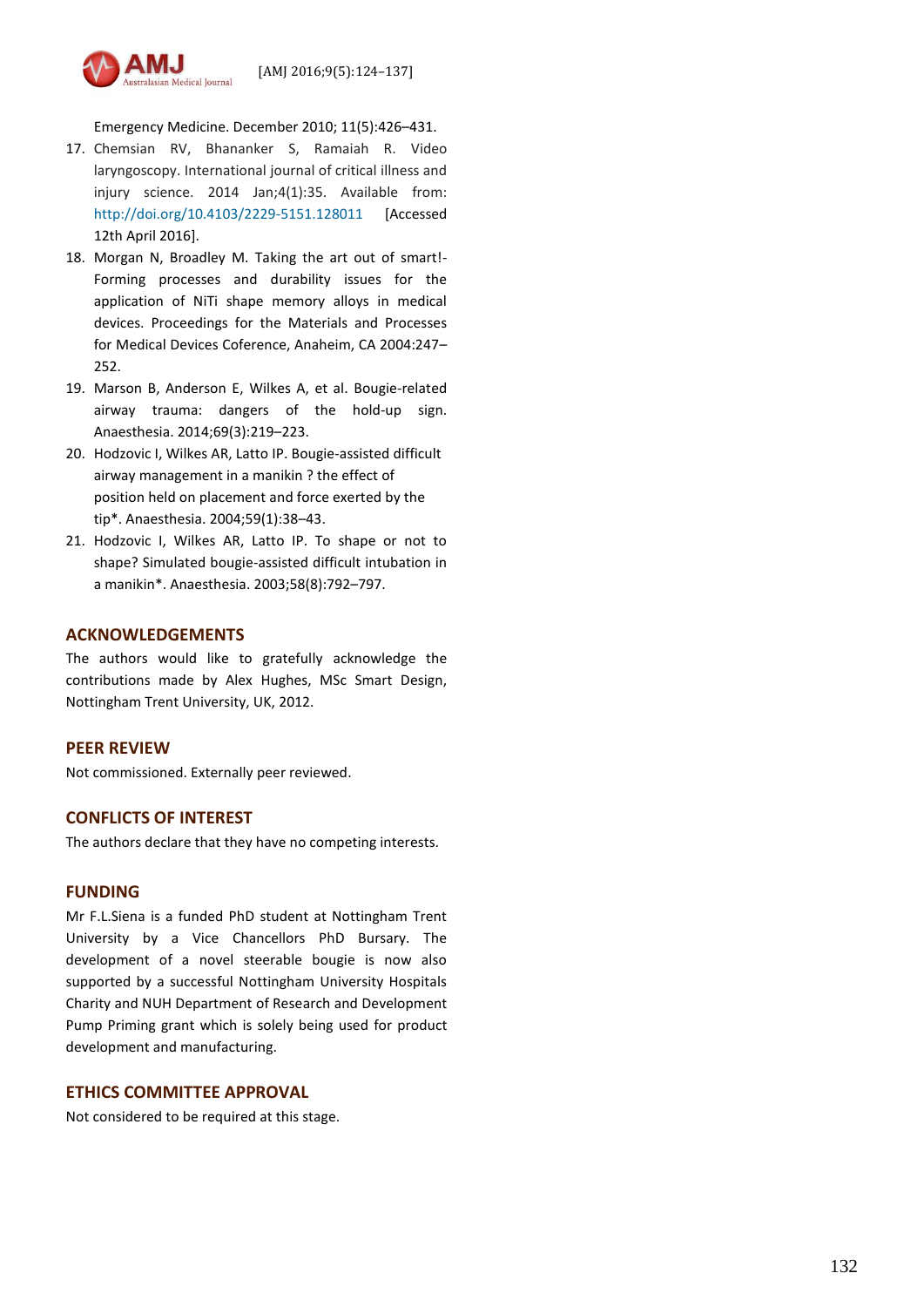

**Figure 1: Grade of anaesthetist completing survey**

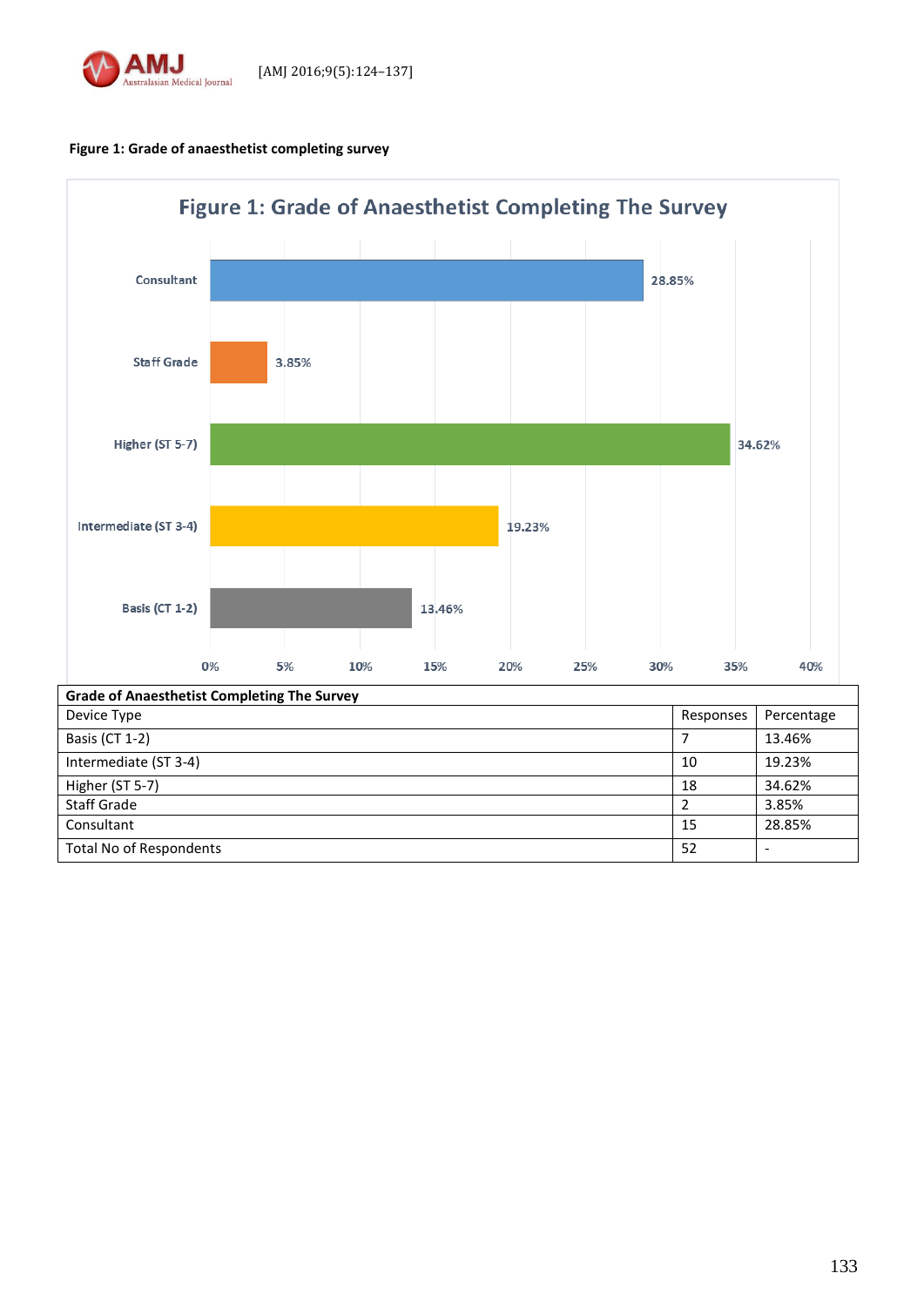



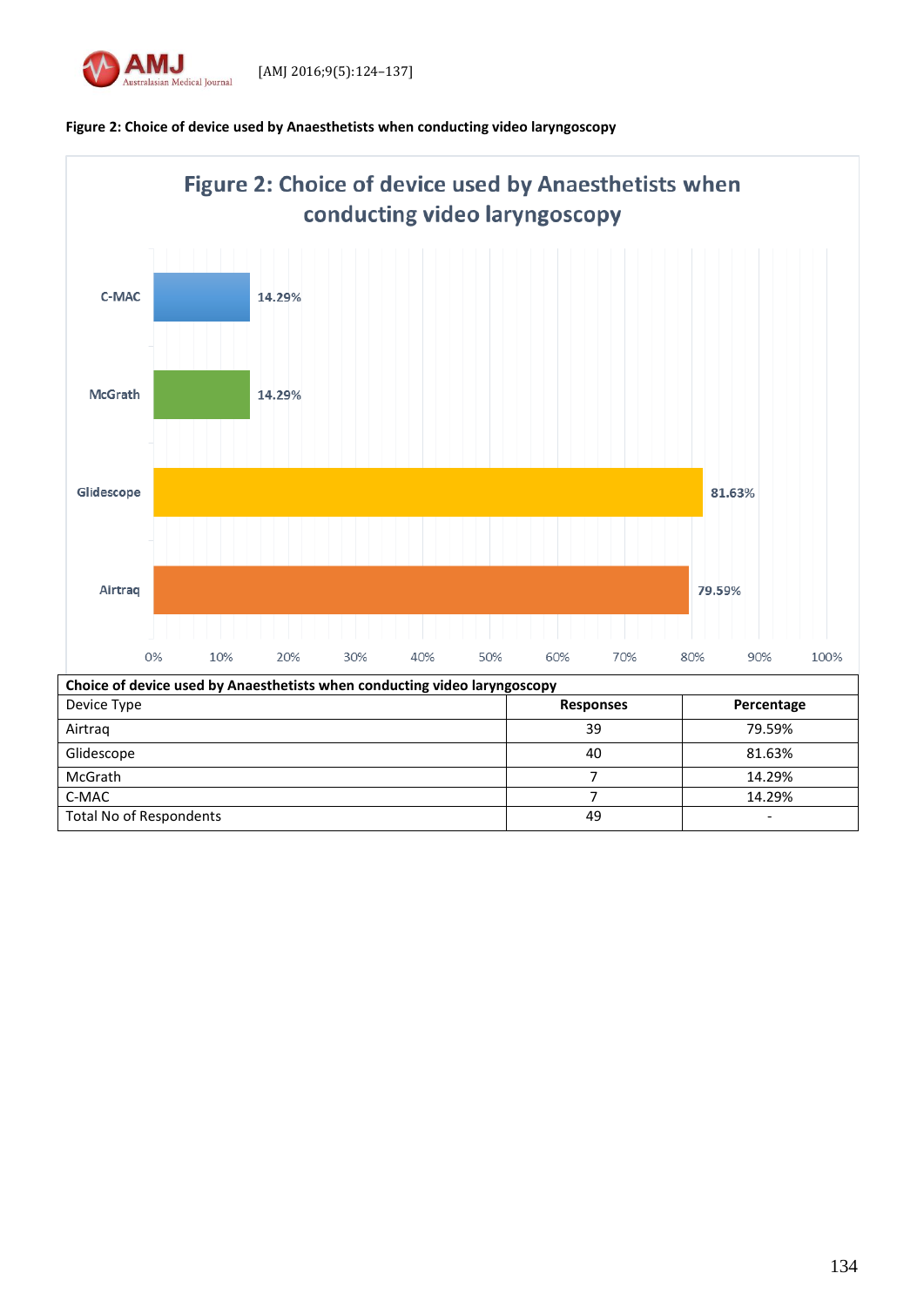





| Choice of adjuncts used to aid intubation when conducting video laryngoscopy without a guided channel (Ranked in |          |          |              |          |              |              |              |
|------------------------------------------------------------------------------------------------------------------|----------|----------|--------------|----------|--------------|--------------|--------------|
| <b>Order Of Preference)</b>                                                                                      |          |          |              |          |              |              |              |
|                                                                                                                  | 1st      | 2nd      | 3rd          | 4th      | 5th          | <b>Total</b> | <b>Score</b> |
| None                                                                                                             | 46.67%   | 6.67%    | 6.67%        | 33.33%   | 6.67%        | N/A          | 3.53         |
| Number of Respondents                                                                                            | 7        | 1        | $\mathbf{1}$ | 5        | $\mathbf{1}$ | 15           | N/A          |
| <b>Bougie</b>                                                                                                    | 32.43%   | 45.95%   | 21.26%       | 0.00%    | 0.00%        | N/A          | 4.11         |
| Number of Respondents                                                                                            | 12       | 17       | 8            | $\Omega$ | 0            | 37           | N/A          |
| Manufacturer Stylet                                                                                              | 51.61%   | 32.26%   | 12.90%       | $0.00\%$ | 3.23%        | N/A          | 4.29         |
| Number of Respondents                                                                                            | 16       | 10       | 4            | 0        | 1            | 31           | N/A          |
| <b>Standard Stylet</b>                                                                                           | 28.00%   | 16.00%   | 28.00%       | 28.00%   | 0.00%        | N/A          | 3.44         |
| Number of Respondents                                                                                            | 7        | 4        | 7            | 7        | 0            | 25           | N/A          |
| Other                                                                                                            | 0.00%    | 0.00%    | 12.50%       | 12.50%   | 75.00%       | N/A          | 1.38         |
| Number of Respondents                                                                                            | $\Omega$ | $\Omega$ | 1            | 1        | 6            | 8            | N/A          |
| <b>Total No of Respondents</b>                                                                                   | 42       |          | ٠            |          | ٠            |              |              |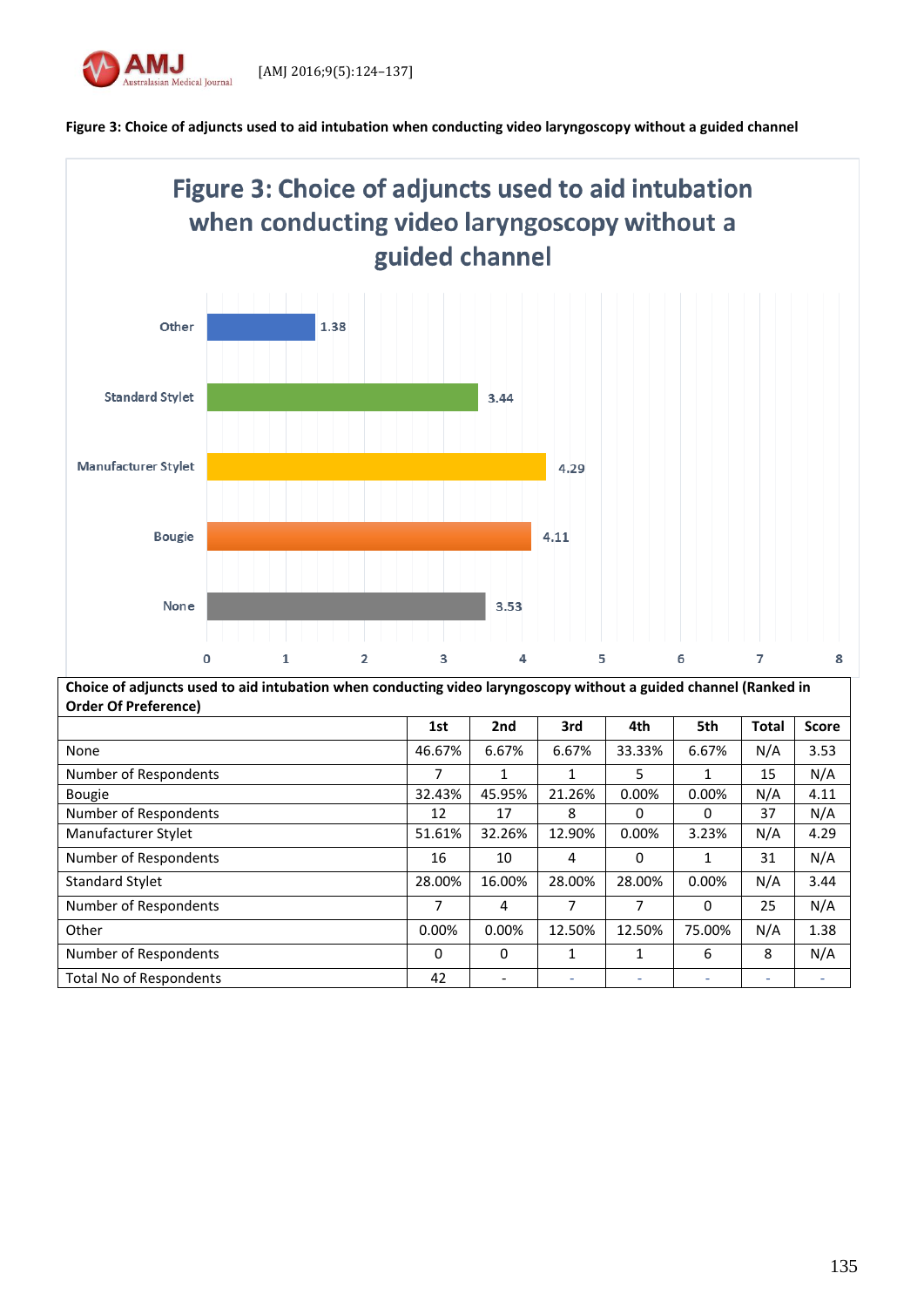

# **Figure 4: Additional features Anaesthetists in a newly design bougie to assist intubation**



Total No of Respondents and the set of the set of the set of the set of the set of the set of the set of the set of the set of the set of the set of the set of the set of the set of the set of the set of the set of the set